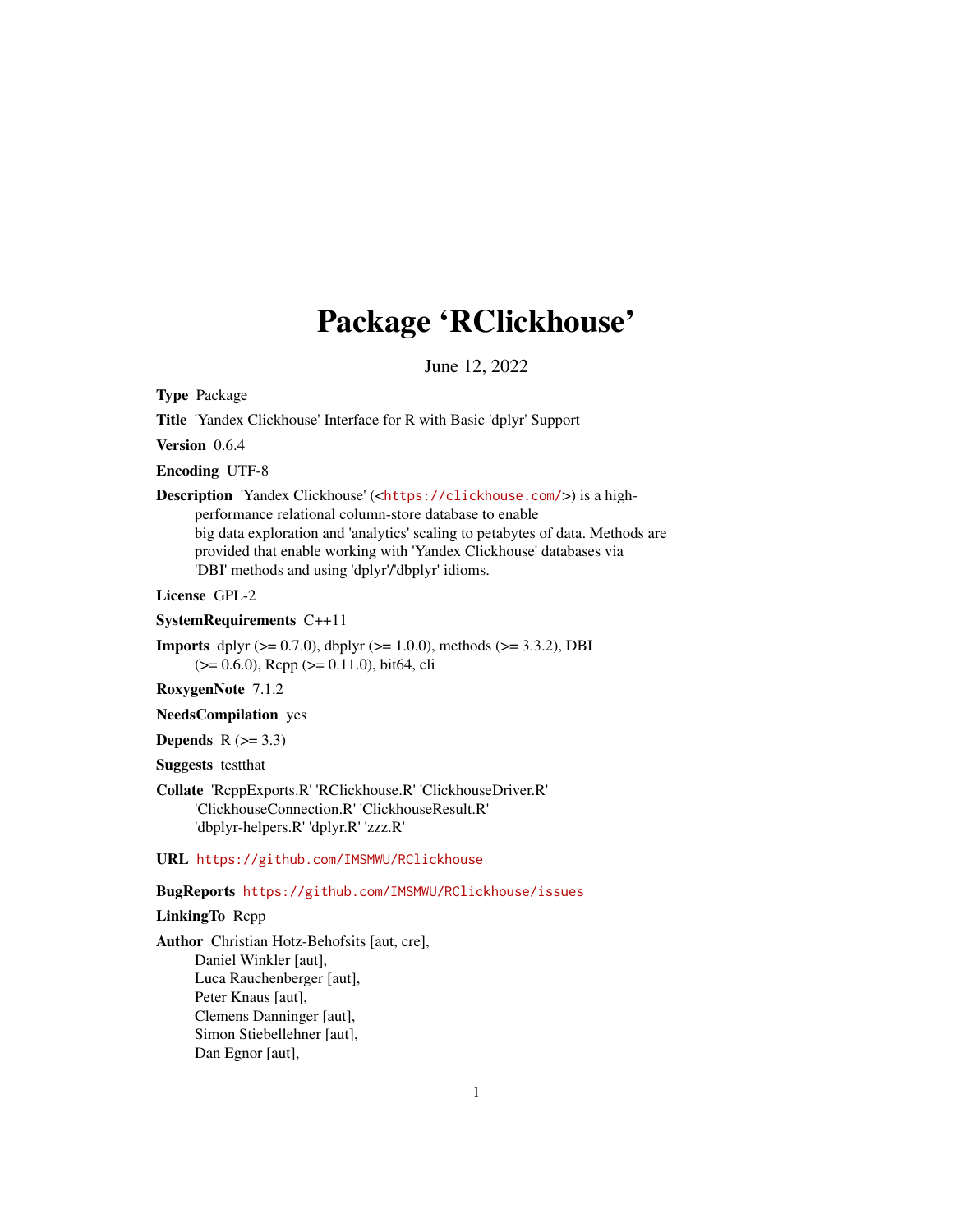<span id="page-1-0"></span>Vlad Losev [aut], Keith Ray [aut], Zhanyong Wan [aut], Markus Heule [aut], Oliver Flasch [aut], Google [cph], Yann Collet [cph, aut] (Yann Collet is the author and copyright holder of 'lz4')

Maintainer Christian Hotz-Behofsits <christian.hotz-behofsits@wu.ac.at>

Repository CRAN

Date/Publication 2022-06-12 20:30:02 UTC

### R topics documented:

| Index |  |
|-------|--|
|       |  |
|       |  |
|       |  |
|       |  |

dbplyr\_case\_sensitive *Get dbplyr to work with Clickhouse*

#### Description

Functions passed to Clickhouse are case sensitive. By default dbplyr converts functions that are not predefined to upper case. This function changes that behavior to leave passed functions as they are.

#### Usage

dbplyr\_case\_sensitive()

#### Value

No return value, called for side effects.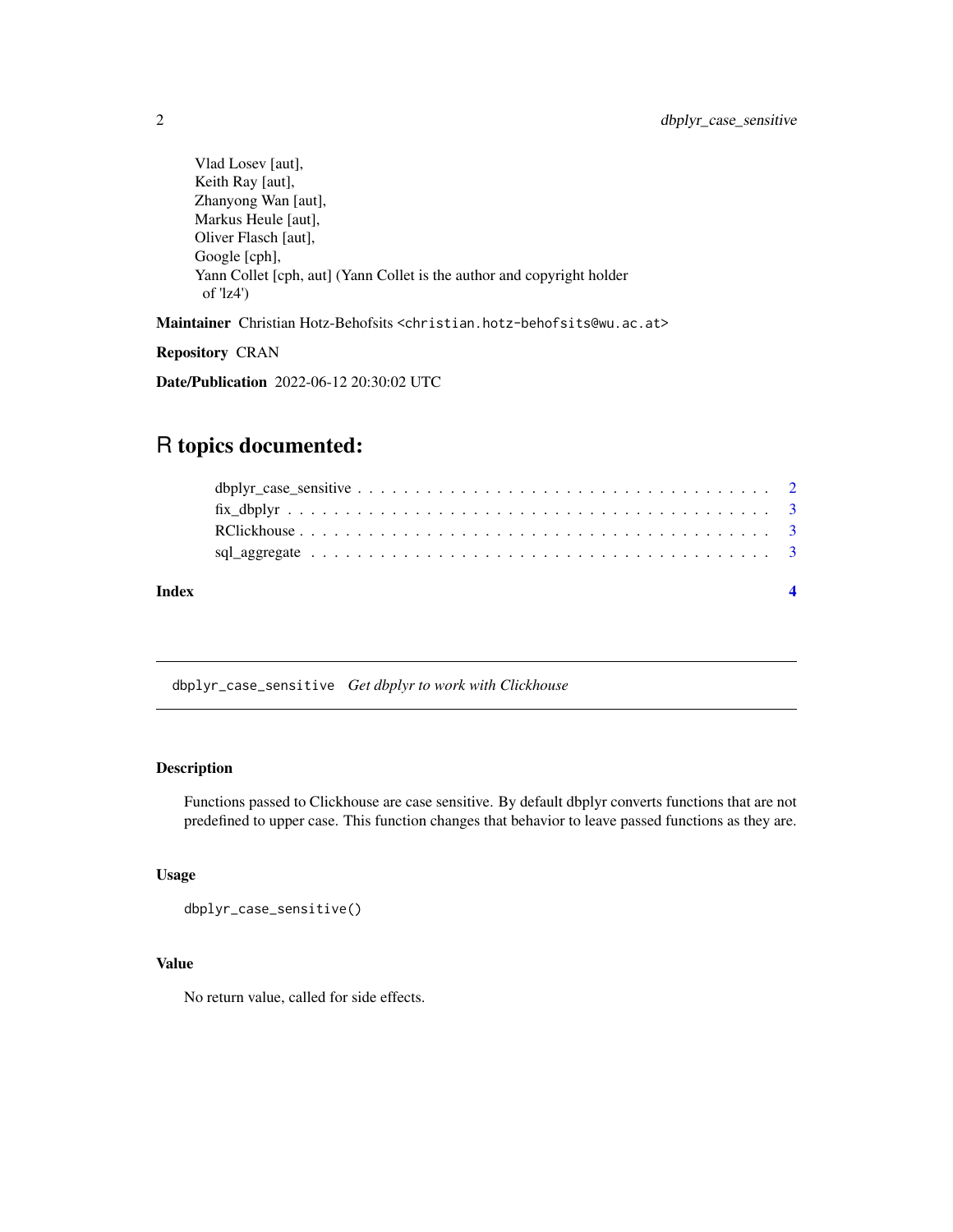#### <span id="page-2-0"></span>Description

Since Clickhouse functions are case sensitive dbplyr behavior was altered to reflect that. This function will set dbplyr back to its original state of converting unknown functions to upper case.

#### Usage

fix\_dbplyr()

#### Value

No return value, called for side effects.

RClickhouse *RClickhouse*

#### Description

provides access to a clickhouse database

sql\_aggregate *adapted from dbplyr*

#### Description

adapted from dbplyr adapted from dbplyr

#### Usage

```
sql_aggregate(f)
```

```
sql_aggregate_2(f)
```
#### Arguments

f SQL function name